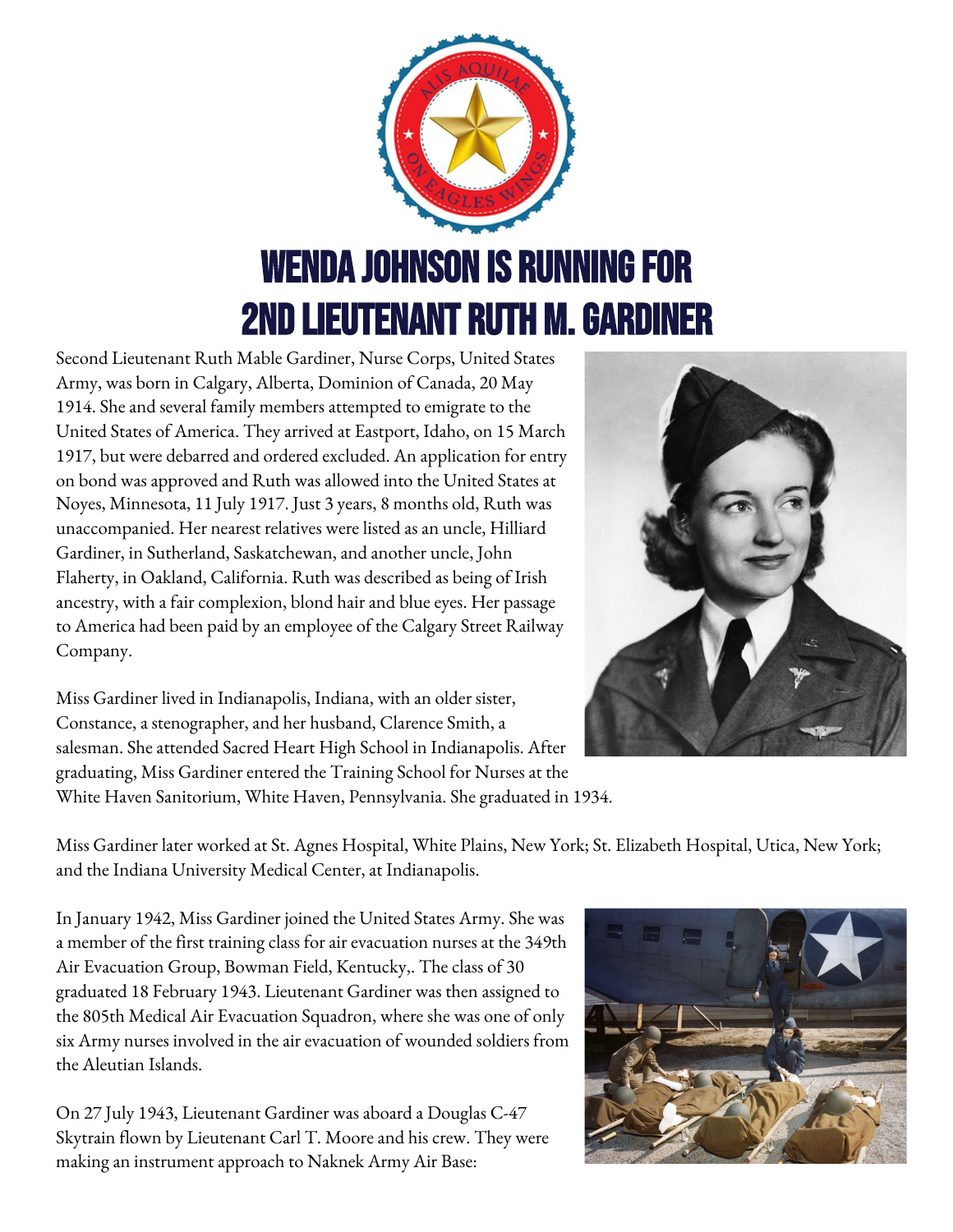

"On 27 July 1943, Ship No. 41-38643 failed to clear the top of a ridge on the approach leg, coming in to Naknek in soupy weather."

—U.S. Army, "History of the 54th Troop Carrier Squadron" (1945). World War Regimental Histories. Book 22, at Page 17, Column 2

The C-47 was destroyed and all 11 persons on board were killed.

Second Lieutenant Ruth M. Gardiner, Nurse Corps, United States Army, was the first American nurse to die in the line of duty during World War II.

"From the day of her enrollment in the Training School for Nurses she exhibited an earnest desire to serve humanity. She was devoted, understanding and efficient in the care of the sick. She was highly regarded by her classmates and the staff. Her aptitudes and personality were further shown during her career in the Army Nurse's Corps. On 27 July, 1943, she gave her life in the service of her country."

—TIMES-LEADER The Evening News, Wilkes-Barre, Pennsylvania, Wednesday 15 December 1948, at Page 2, Column 2

Lieutenant Gardiner's remains were buried at the Fort Richardson Post Cemetery, Anchorage, Alaska. They were re-interred at Arlington National Cemetery, Arlington, Virginia, 28 October 1948.

The 12-story Chicago Beach Hotel at 1660 E. Hyde Park Boulevard, Chicago, Illinois, was taken over by the U.S. Army and converted to a 1,061-bed hospital. Opening for patients 1 October 1943, the military hospital was named Gardiner General Hospital, in honor of Lieutenant Gardiner.

Gardiner General Hospital discharged its last patient 21 June 1946, and the building was reassigned as Headquarters, Fifth Army.

In 1948, the nurses quarters at White Haven Sanitorium, formerly known as "the lodge," were named the Ruth M. Gardiner Pavilion. In 1963, the nurses quarters at Fort Wainwright, Alaska, were named Gardiner Hall.

In 1943, the Women's International Bowling Congress' Wings of Mercy Fund donated a Douglas C-47 Skytrain air ambulance to the Army Air Forces in memory of Ruth M. Gardiner.